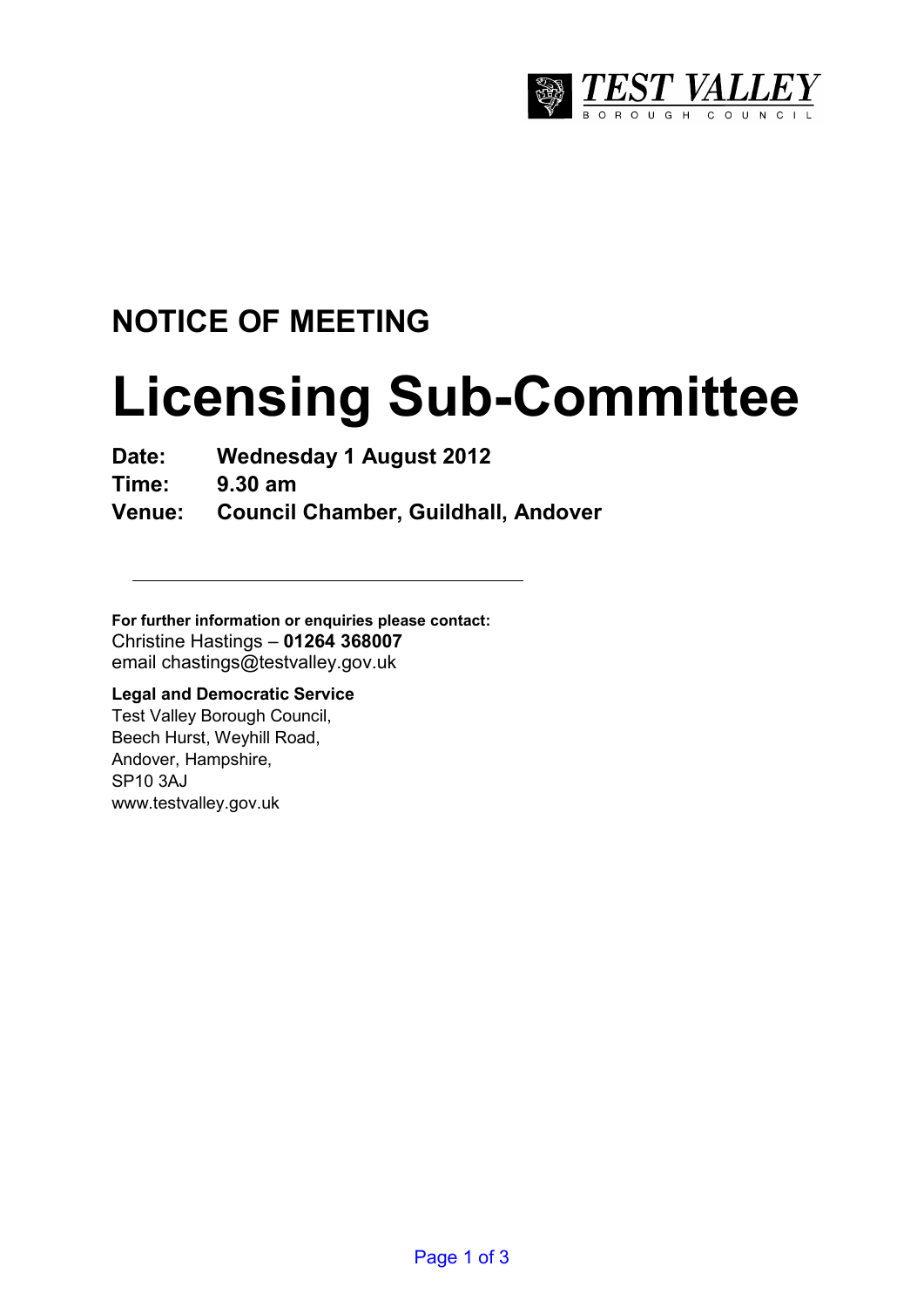## **Membership of Licensing Sub-Committee**

| <b>MEMBER</b>              | <b>WARD</b>     |
|----------------------------|-----------------|
| <b>TBC</b>                 |                 |
| <b>Councillor A Hope</b>   | Over Wallop     |
| <b>Councillor A Tupper</b> | North Baddesley |

In the event of a member selected becoming unavailable, the Head of Administration is authorised to select a replacement from the membership of the Licensing **Committee.** 

#### **LICENSING SUB-COMMITTEE PROCEDURE NOTES**

Representations have been received about an application under the Licensing Act 2003 and a meeting of the Licensing Sub-Committee will be held, details as above, to determine the application.

Copies of the representations are enclosed with this notice.

The applicant, and those responsible authorities and interested parties that have made representations may attend the meeting. They may be assisted or accompanied by other parties. They may call other persons to appear at the hearing only if they give notice to the licensing authority no later than five working days before the day of the hearing. Hearings are usually heard in public.

The above parties will have the opportunity to address the Sub-Committee and (if given permission by the Sub-Committee) will be able to question any other party.

If any party does not attend, the Sub-Committee may still consider the matter in their absence. If they do not attend, the Sub-Committee will still consider any application or representations that those parties have made.

The hearing will be conducted in accordance with the Licensing Sub-Committee Procedure Rules enclosed with this notice.

You may contact the Licensing Section on 01264 368013 for further advice